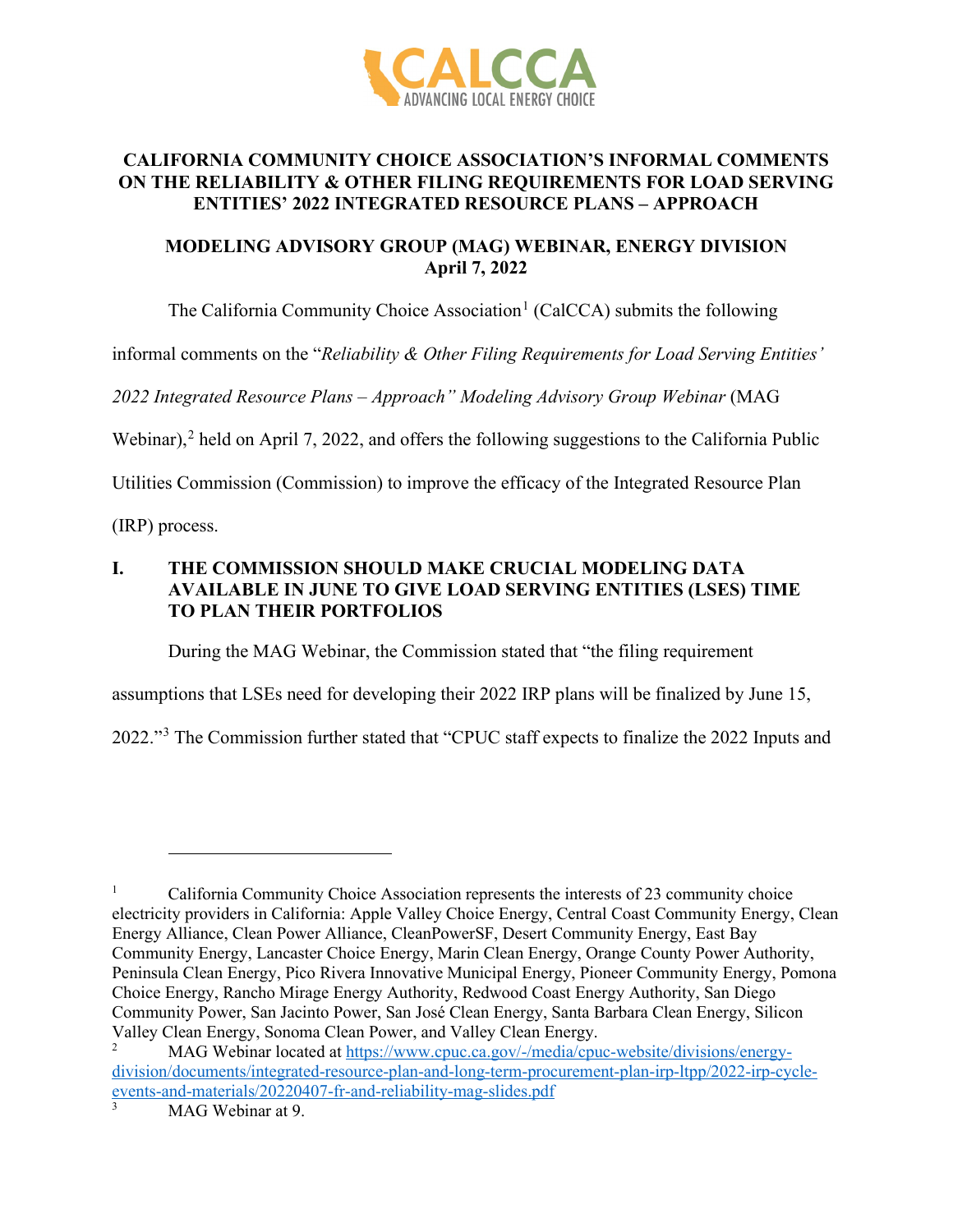

Assumptions (I&A) document, including the stakeholder process, by early/mid Q[4](#page-1-0) 2022",<sup>4</sup> and that the LSE filings would be due November 1, 2022.<sup>[5](#page-1-1)</sup>

While CalCCA acknowledges the IRP is a planning document subject to changing inputs and assumptions over time, it is important to recognize that any significant changes to planning assumptions between the release of the filing requirements in June and the release of the final I&A document in Q4 may materially impact the validity of LSE plans.<sup>[6](#page-1-2)</sup> To ensure the plans filed in November are the best possible approximation of requirements to meet the final PSP, CalCCA urges staff to finalize as many of the PSP I&A assumptions as possible prior to June  $15<sup>th</sup>$  and align them with the provided filing requirements.

CalCCA therefore requests that the Commission provide a complete list of assumptions that will be finalized by June 2022. At a minimum, this list should include the following in order to help LSEs create their plans.

- Guidance on the simultaneous import limit that LSEs should assume at times of high system stress. As CalCCA has previously flagged in comments, the Commission uses 4 gigawatts (GW) in its modeling, whereas the California Independent System Operator Corporation (CAISO) uses 5.5 GW.[7](#page-1-3) The Commission should work with the CAISO to resolve the discrepancy and clarify the simultaneous import limit that stakeholders should use in their modeling.
- Clarity on the level of annual Planning Reserve Margin (PRM) that will be the basis of the reliability check for the plans.

<span id="page-1-0"></span><sup>4</sup> MAG Webinar at 10.

<span id="page-1-1"></span><sup>5</sup> *Id.* at 12.

<span id="page-1-2"></span><sup>6</sup> CalCCA has previously flagged this timeline issue in comments. *See California Community Choice Association's Comments on the Proposed Decision Adopting 2021 Preferred System Plan*, R.20- 05-003 (Jan. 14, 2022), at 10-11. "The PD Should Be Modified to Require Planning Standards to be Provided Earlier, and Allow LSEs at Least 180 Days After Receiving Final Planning Standards to Submit IRP Plans."

<span id="page-1-3"></span><sup>7</sup> *California Community Choice Association's Comments on the Local Capacity Requirement (LCR) Final Working Group Report and Energy Division's Loss of Load Expectation Study*, R.21-10-002 (Mar. 14, 2022), at 5-8.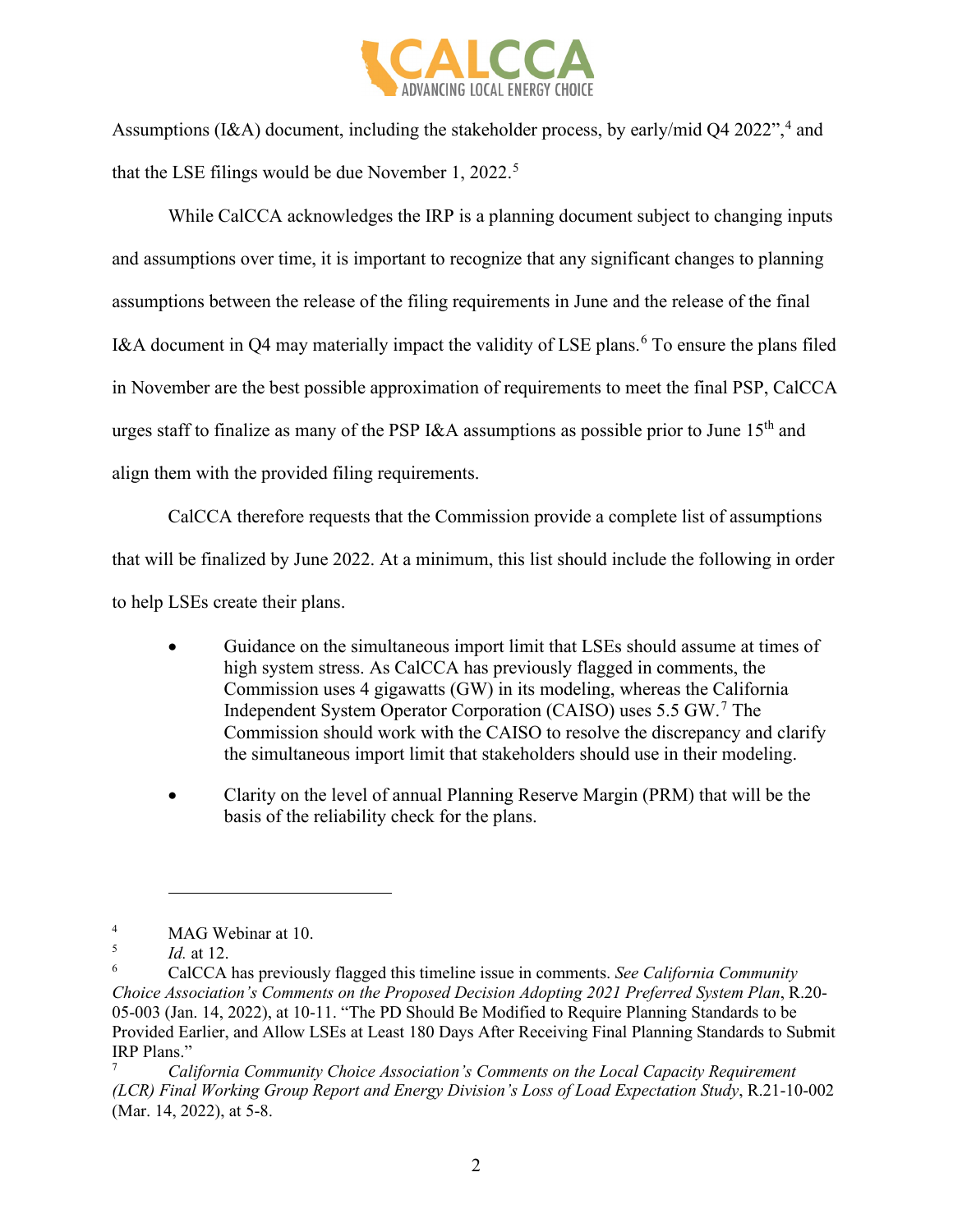

- Transmission cost and availability, per Tables 37 (Transmission Availability and Cost in CAISO) and 39 (Transmission Costs for Out-of-State resources) in the last IRP cycle's release of the I&A document.<sup>[8](#page-2-0)</sup>
- Information that will allow LSEs to model Northern Nevada Geothermal as a candidate resource in their portfolios. This includes Effective Load Carrying Capacity (ELCC), resource availability, transmission constraints, transmission upgrade options, fixed operations and maintenance  $(O&M)$  costs, and variable O&M costs. The Commission should also add Northern Nevada Geothermal as a discrete Renewable Energy Solutions Model (RESOLVE) resource type in IRP templates.
- ELCC factors, by year, for both the required 30 Million Metric Ton (MMT) and 25 MMT portfolios.
- Clarification that the Commission will use both the 30 MMT and 25 MMT ELCC factors to evaluate reliability of the portfolio—*i.e.*, the template will calculate the LSE's total Net Qualifying Capacity (NQC) under both a 30 MMT target and a 25 MMT target and ensure that both NQCs exceed the LSE's load plus the PRM.
- Clarification on the timeline of the reliability check described above—*i.e.*, will this extend out to 2035, or for the next few years?
- Guidance on counting the NQC contribution of resources that do not have calculated ELCCs.
- An updated list of baseline resources, or, alternatively, confirmation that the 2021 Preferred System Plan (PSP) baseline list<sup>[9](#page-2-1)</sup> should be used.

# **II. THE COMMISSION SHOULD UPDATE THE IRP FILING TEMPLATES TO IMPROVE USABILITY AND REDUCE REDUNDANT REQUIREMENTS**

CalCCA supports Energy Division's proposal to update the IRP filing requirements, <sup>[10](#page-2-2)</sup>

including the Resource Data Template (RDT), Narrative Template (NT), and the Clean System

9

<span id="page-2-0"></span><sup>8</sup> *Inputs & Assumptions: 2019-2020 Integrated Resource Planning*. Located at: [https://files.cpuc.ca.gov/energy/modeling/Inputs%20%20Assumptions%202019-](https://files.cpuc.ca.gov/energy/modeling/Inputs%20%20Assumptions%202019-2020%20CPUC%20IRP%202020-02-27.pdf) [2020%20CPUC%20IRP%202020-02-27.pdf,](https://files.cpuc.ca.gov/energy/modeling/Inputs%20%20Assumptions%202019-2020%20CPUC%20IRP%202020-02-27.pdf) at 55 and 57.

Located at:

<span id="page-2-1"></span>[https://files.cpuc.ca.gov/energy/modeling/Aggregated%20LSE%20Plans%20and%20Baseline%20and%2](https://files.cpuc.ca.gov/energy/modeling/Aggregated%20LSE%20Plans%20and%20Baseline%20and%20Dev%20Resources_V5.xlsx)  $\underbrace{0Dev\%20 Resources/V5.xlx}_{10}$ 

<span id="page-2-2"></span>MAG Webinar at 11-16.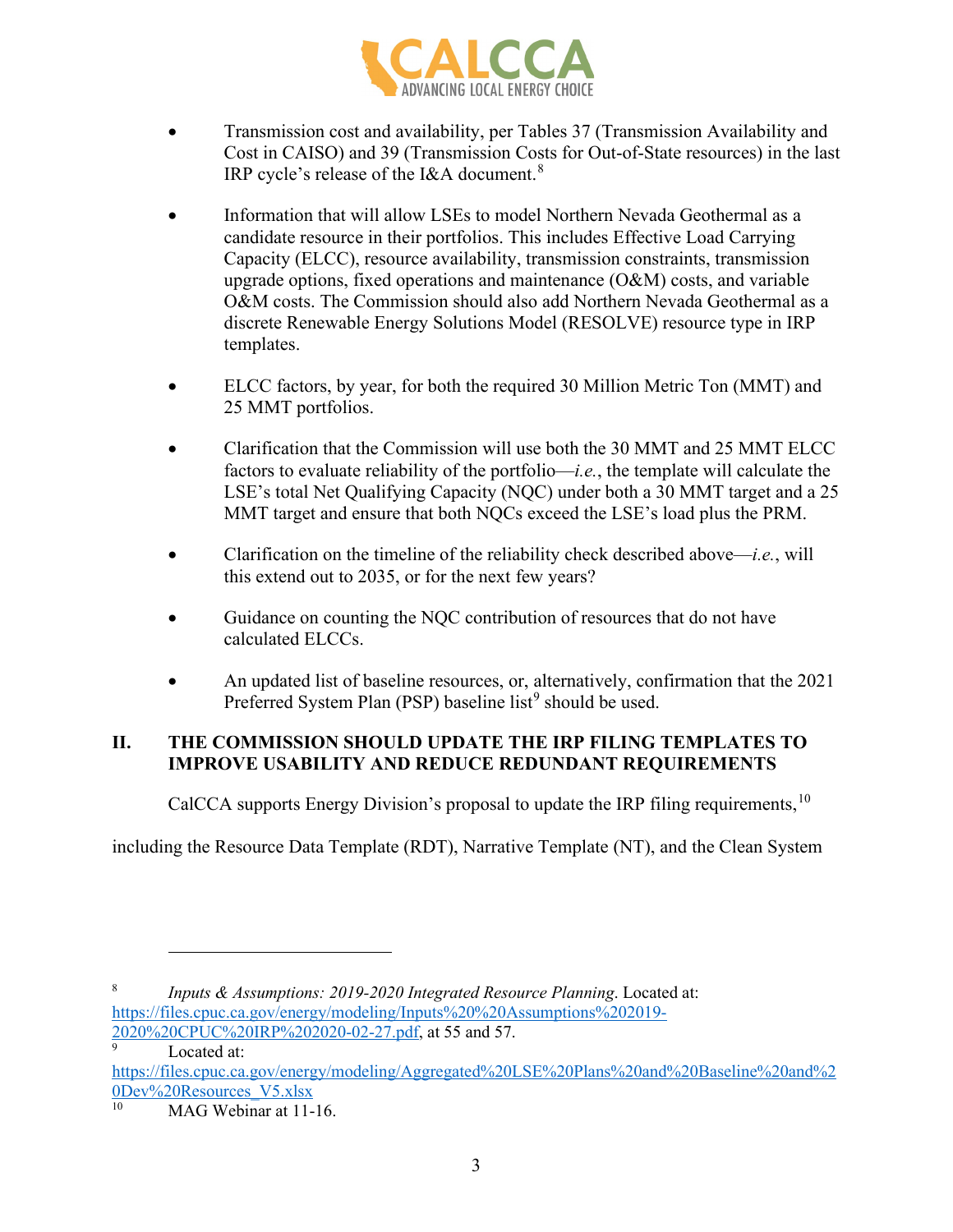

Power (CSP) calculator, and offers the following specific suggestions for improvements on these materials.

First, the RDT should not require LSEs to enter data for short-term Resource Adequacy (RA) only (RA-only) or short-term Renewable Portfolio Standard (RPS) energy attribute contracts for 2022 and 2023. LSEs already submit RA contract information as part of their yearahead filings in the RA process, which performs a reliability check by comparing an LSE's planned procurement with their contracting obligation. Similarly, LSEs already provide RPS contract information as part of the RPS proceeding. Thus, a separate RA and RPS check in IRP for those years is redundant. Additionally, a typical LSE may have thousands of rows of data representing these contracts, which include both purchases and sales. Gathering and entering data for all these short-term contracts is burdensome and creates unnecessary work filling out the template, with dubious analytical value. One community choice aggregator (CCA) shared that in their 2019 RDT, 120 of the 153 entered contracts were short-term and not indicative of long-term planning.

Second, the RDT should output a summary table of LSE new build that an LSE can quickly copy and paste into the inputs of the CSP tool. This will provide LSEs with clarity on which subset of RDT resources are appropriate to include in the CSP tool. For example, it is likely not appropriate for an LSE to include RA-only batteries in the CSP tool. This is because RA-only batteries do not necessarily charge and discharge at certain hours to perform energy arbitrage, meaning they do not have a material effect on an LSE's emissions.

Third, the Commission should request that LSEs combine both their 30 MMT and 25 MMT portfolios into a single RDT. This improves ease of use and helps with data entry and validation.

4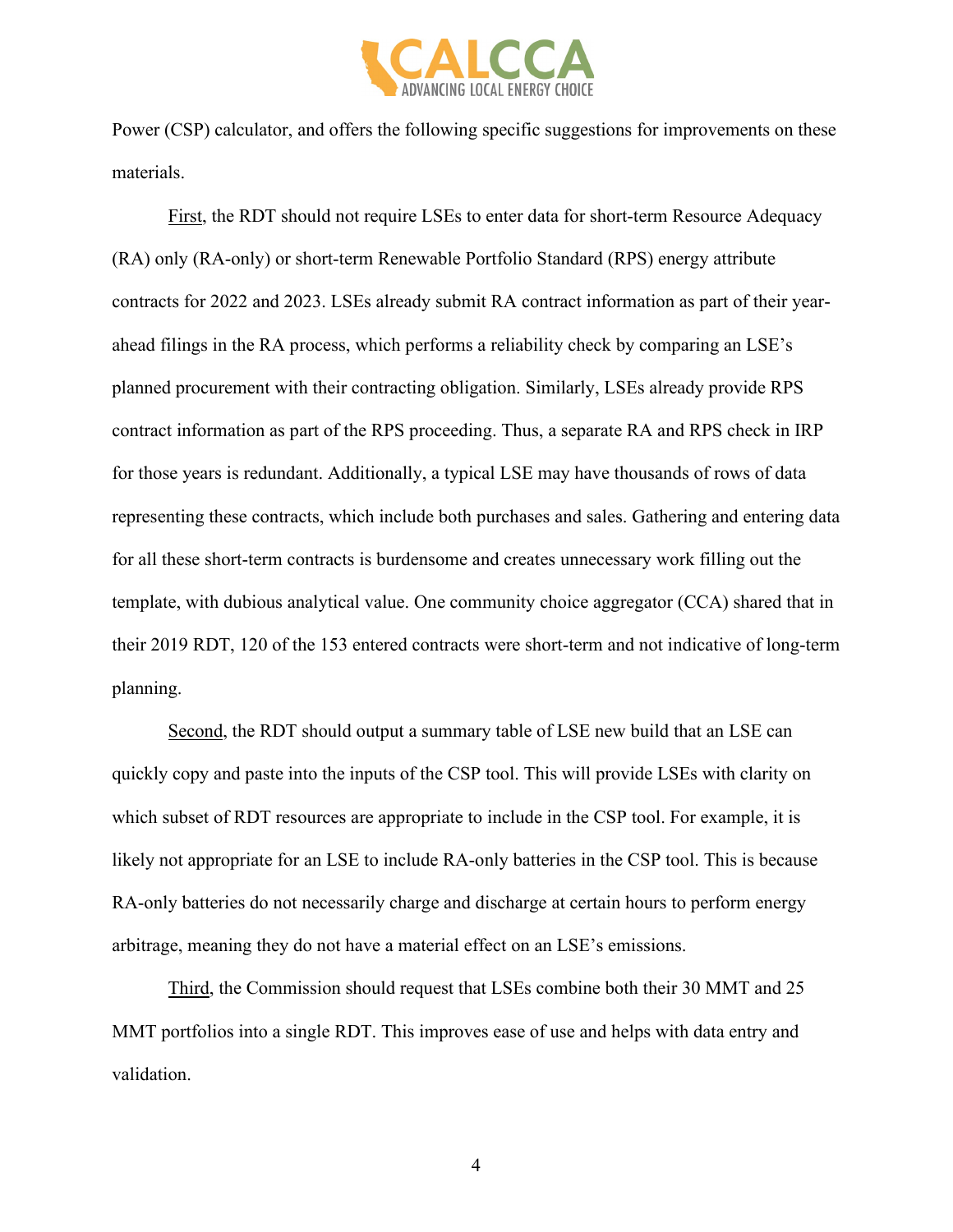

Fourth, the NT should include a section allowing LSEs to describe their building electrification and Electric Vehicle (EV) charging infrastructure investments above and beyond what is included in Integrated Energy Policy Report (IEPR). Currently these items are not fully captured in the statewide IEPR Forecast, which uses a simple load-share basis to estimate electrification and EV by LSE. These building electrification and EV efforts may lead to increases in electric sector emissions but drive overall emissions down – an important consideration in evaluating the performance of LSE activities.

# **III. THE COMMISSION SHOULD USE A PLANNING RESERVE MARGIN IN TERMS OF GROSS PEAK, NOT NET PEAK**

At the MAG Webinar, Energy Division proposed to calculate "a perfect capacity (PCAP) based total reliability need (TRN), translate into a planning reserve margin (PRM) above median gross peak."[11](#page-4-0) CalCCA supports this "gross peak" approach. In a gross peak regime, the PRM will be based solely on operating reserves and load uncertainty, **not** the uncertainty of output from intermittent BTM resources such as load and batteries.[12](#page-4-1) Because the gross peak PRM is agnostic to the uncertain amount of BTM solar and batteries available at peak, it would keep the PRM stable as the penetration of those resources increased over time—an outcome which is desirable for grid planners. Gross peak PRM is also fairer because it does not combine the effect of all the BTM uncertainty into a single coarse PRM number that applies to all LSEs, which effectively penalizes LSEs with lower penetrations of BTM resources. For example, an LSE with

<span id="page-4-0"></span> $11$  Mag Webinar at 57.

<span id="page-4-1"></span>BTM resources would be counted on the supply side. This implies that the Commission should separately calculate ELCC values for BTM solar, BTM battery, in-front-of-meter (IFOM) solar, and IFOM battery. In the RDT, these resources should be assigned those ELCC values to calculate their contributions to reliability.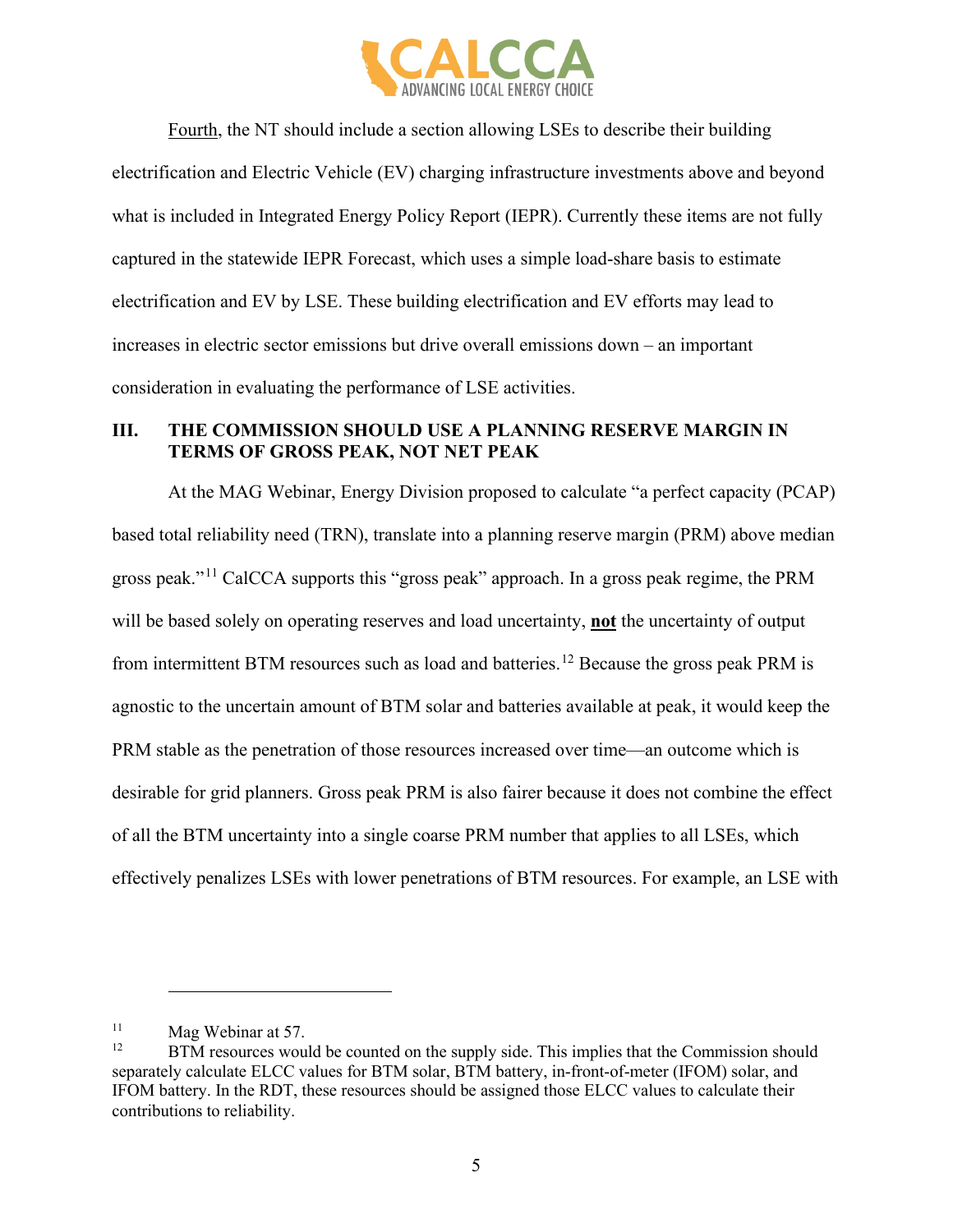

no BTM resources would be forced to procure more, even though they did not cause any of the higher PRM.

Improving the durability of PRM should not, however, come at the expense of a significant administrative burden. The Commission could use several existing data sources for forecasting BTM resources. LSEs are required to report forecasted BTM installs, energy, and peak demand impact in Form 3 of the IEPR—for instance, the 2021 filing required entries through 2026. The Commission could ask for this data from the California Energy Commission and use it to build an allocation of statewide BTM. Also, starting in 2021, the CAISO started requiring LSEs to report hourly aggregated excess BTM volumes.<sup>[13](#page-5-0)</sup>

 The Commission could request a summary of these values from the CAISO and use them to allocate existing BTM between LSEs. The Commission could also use data from the Self-Generation Incentive Program Energy Storage Evaluation reports to calculate BTM storage dispatch. [14](#page-5-1)

#### **IV. IN THE RELIABILITY CHECK, THE COMMISSION SHOULD ASSIGN THERMAL RESOURCES A UCAP VALUE**

The Commission should use the unforced capacity (UCAP) methodology to calculate capacity value for thermal resources, as CalCCA has previously explained in comments.[15](#page-5-2) UCAP uses *unit-specific* past performance to calculate each thermal resource's contribution to

<span id="page-5-1"></span>report contains tables showing storage charge and discharge by hour. See p. 51, Figure 4-15: "Average Hourly Discharge (kWh) per capacity for nonresidential systems. Report located at: [https://www.cpuc.ca.gov/-/media/cpuc-website/divisions/energy-division/documents/self-generation](https://www.cpuc.ca.gov/-/media/cpuc-website/divisions/energy-division/documents/self-generation-incentive-program/sgip-2019-energy-storage-impact-evaluation.pdf)[incentive-program/sgip-2019-energy-storage-impact-evaluation.pdf.](https://www.cpuc.ca.gov/-/media/cpuc-website/divisions/energy-division/documents/self-generation-incentive-program/sgip-2019-energy-storage-impact-evaluation.pdf) 15 *California Community Choice Association's Reply Comments on Administrative Law Judge's* 

<span id="page-5-0"></span><sup>13</sup> These volumes are "grid exports" and less than the BTM generator output which serves onpremise load as well.<br><sup>14</sup> For example, the 2019 Self-Generation Incentive Program Energy Storage Impact Evaluation

<span id="page-5-2"></span>*Ruling Seeking Comments on the Future of Resource Adequacy Working Group Report*, R.21-10-002 (Mar. 22, 2022) (CalCCA Reply Comments), at 11-13.